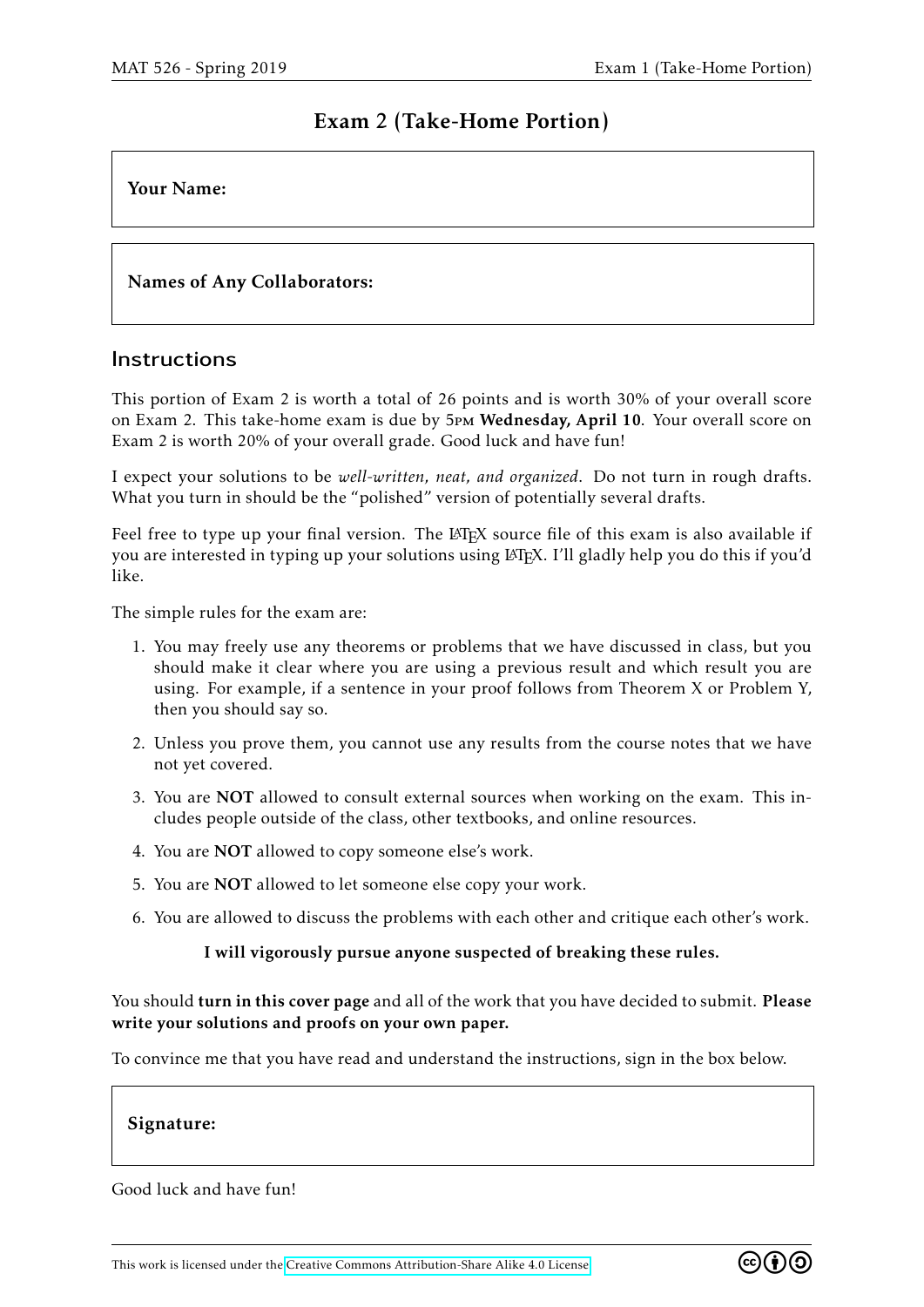- 1. In this problem, we will explore an alternate approach o Problem 98. Suppose we have *n* labeled balls, say 1*,*2*,...,n* that we place in *k* distinct boxes. Each such arrangement corresponds to a *barred permutation*, where we draw a vertical bar for the divisions between the boxes (so that the number of boxes is one more than the number of bars) and by way of standardization, we list the balls in each box in increasing order. For example, |  $|56|2|$  |14| | |3 is a barred permutation that indicates that we have nine boxes such that balls 5 and 6 were placed in the third box, ball 2 in the fourth box, balls 1 and 4 in the sixth box, ball 3 in the ninth box, and all other boxes are empty.
	- (a) (2 points) Explain why the number of ways to place *n* labeled balls in *k* distinct boxes is  $k^n$ .
	- (b) (2 points) If we fix  $n \ge 1$ , explain why the generating function for the number of ways to place *n* labeled balls in distinct boxes is given by

$$
\sum_{k\geq 0} k^n t^k.
$$

(c) (2 points) We can partition the set of all barred permutations (arrangements of balls in boxes) according to the underlying permutations. Since we require numbers to increase within a box, we know that there must be a bar in each descent position of a barred permutation, but otherwise, we can insert bars into the gaps between the numbers, to the left of the leftmost number, or to the right of the rightmost number at will. Argue that the generating function corresponding to the identity permutation  $w = 12 \cdots n$  is

$$
\frac{t}{(1-t)^{n+1}}.
$$

*Hint*: Recall that  $\frac{1}{1-t} = 1 + t + t^2 + \cdots$ . Also, we have *n* + 1 places to place or not place bars.

(d) (2 points) Argue that all the generating function for an arbitrary  $w \in S_n$  is given by

$$
\frac{t^{\operatorname{runs}(w)}}{(1-t)^{n+1}}.
$$

(e) (2 points) Conclude that

$$
\sum_{k\geq 0} k^n t^k = \sum_{w \in S_n} \frac{t^{\text{runs}(w)}}{(1-t)^{n+1}}.
$$

Recall that the *n*th Eulerian polynomial is given by  $A_n(t) = \sum_{w \in S_n} t^{\text{runs}(w)}$ . Thus, we have

$$
\sum_{k\geq 0} k^n t^k = \frac{A_n(t)}{(1-t)^{n+1}},
$$

which yields the result in Problem 98.

2. (4 points each) There are over two hundred different sets of combinatorial objects that are enumerated by Catalan numbers. It is great fun to find bijections between these sets, and to try to count them in a manner that gives Narayana numbers. In fact, some of my previous undergraduate research students discovered what I believe to be a previously unknown collection of objects that are counted by the Catalan numbers (and we used generating functions to prove our result). Each of the following is enumerated by the Catalan numbers (the sequence may be shifted). Here some possible methods of attack for verifying this claim:

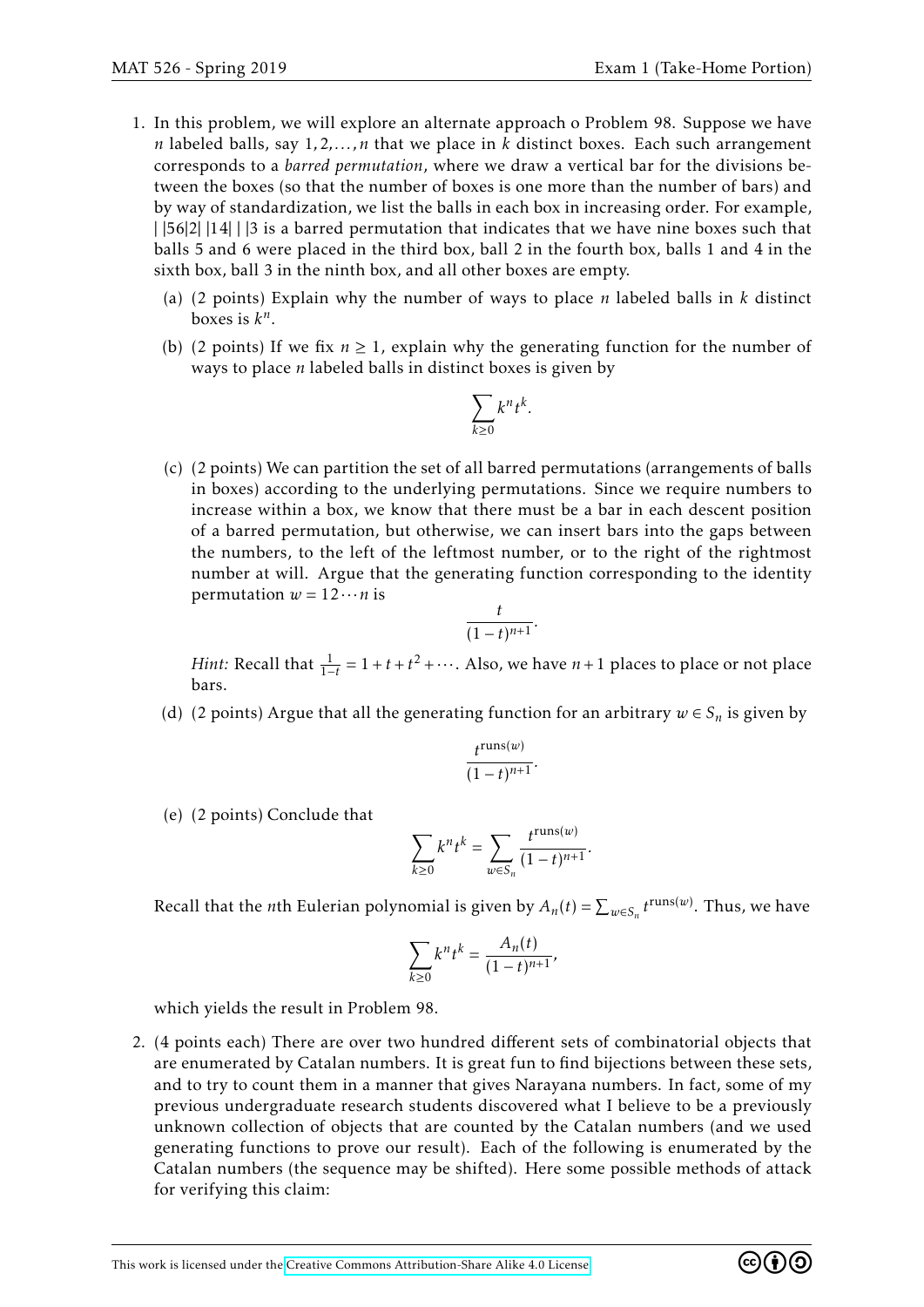- Show that the collection is in bijection with a collection that is known to be counted by the Catalan numbers.
- Show that the collection satisfies the initial condition and recurrence of the Catalan numbers.
- Show that the collection is enumerated by the closed form formula that yields the Catalan numbers.
- Show that the collection has the same generating functions as the Catalan numbers.

For four of the following, verify that the collection is enumerated by the Catalan numbers. Also, if you wish, you may rely upon the fact that an earlier collection in the list is enumerated by the Catalan numbers even if you did not prove it.

- (a) (123-avoiding permutations) A permutation is 123-avoiding if there is no triple of indices  $i < j < k$  such that  $w(i) < w(j) < w(k)$ . The set of 123-avoiders is denoted *Sn*(123).
- (b) (Noncrossing partitions) A noncrossing partition is a set partition of {1*,*2*,...,n*} such that no two of its blocks, say *A* and *B*, contain members  $a, c \in A$  and  $b, d \in B$ such that  $a < b < c < d$ . Here are the noncrossing partitions on three elements: {{1}*,*{2}*,*{3}}*,*{{1*,*2}*,*{3}}*,*{{1*,*3}*,*{2}}*,*{{1}*,*{2*,*3}}, and {{1*,*2*,*3}}. These are all set partitions of  $\{1, 2, 3\}$ . For  $n = 4$ , there are 15 set partitions, and they are all noncrossing except for {{1*,*3}*,*{2*,*4}}.
- (c) (Balanced parenthesizations) A sequence of parentheses is balanced if it can be parsed syntactically. In other words, there should be the same number of open parentheses "(" and closed parentheses ")", and when reading from left to right there should never be more closed parentheses than open. Here are the five balanced parenthesizations containing three pairs:  $( ) ( ) ( ) , ( ) ( ( ) ), ( ( ) ( ) ), ( ( ) ( ) ), ( ( ( ) ) ).$
- (d) (Two-row standard Young tableaux) A standard Young tableau is a two dimensional array of numbers (from 1 to the number of entries in the array) that increases across rows and down columns. Let *SY T* (2*,n*) denote the number standard Young tableaux in a  $2 \times n$  rectangular array. There is a figure containing the standard Young tableau for  $n = 3$  on page 119.
- (e) (Triangulations of a polygon) See Figure 9.3 on page 120. Here we dissect an (*n*+2) gon with *n* triangles. Notice the polygon is fixed in space, so one might as well label the vertices. (Incidentally, this is the problem that Euler was interested in when he studied the Catalan numbers!)
- (f) (Decreasing binary trees) See Figure 9.4 on page 120. Here *n* is the number of vertices of degree two. Notice that how these are drawn in the plane matters, i.e., left and right subtrees matter.
- (g) (Temperley–Lieb *n*-diagrams) Consider a rectangle with *n* nodes across the top edge and *n* nodes across the bottom edge. A *n*-diagram in the rectangle consists of *n* edges connecting the 2*n* nodes such that:
	- each edge connects a pair of nodes,
	- each node is connected to exactly one edge,
	- the edges must be drawn inside the rectangle,
	- none of the edges are allowed to cross or touch.

Below is an example of a 6-diagram.